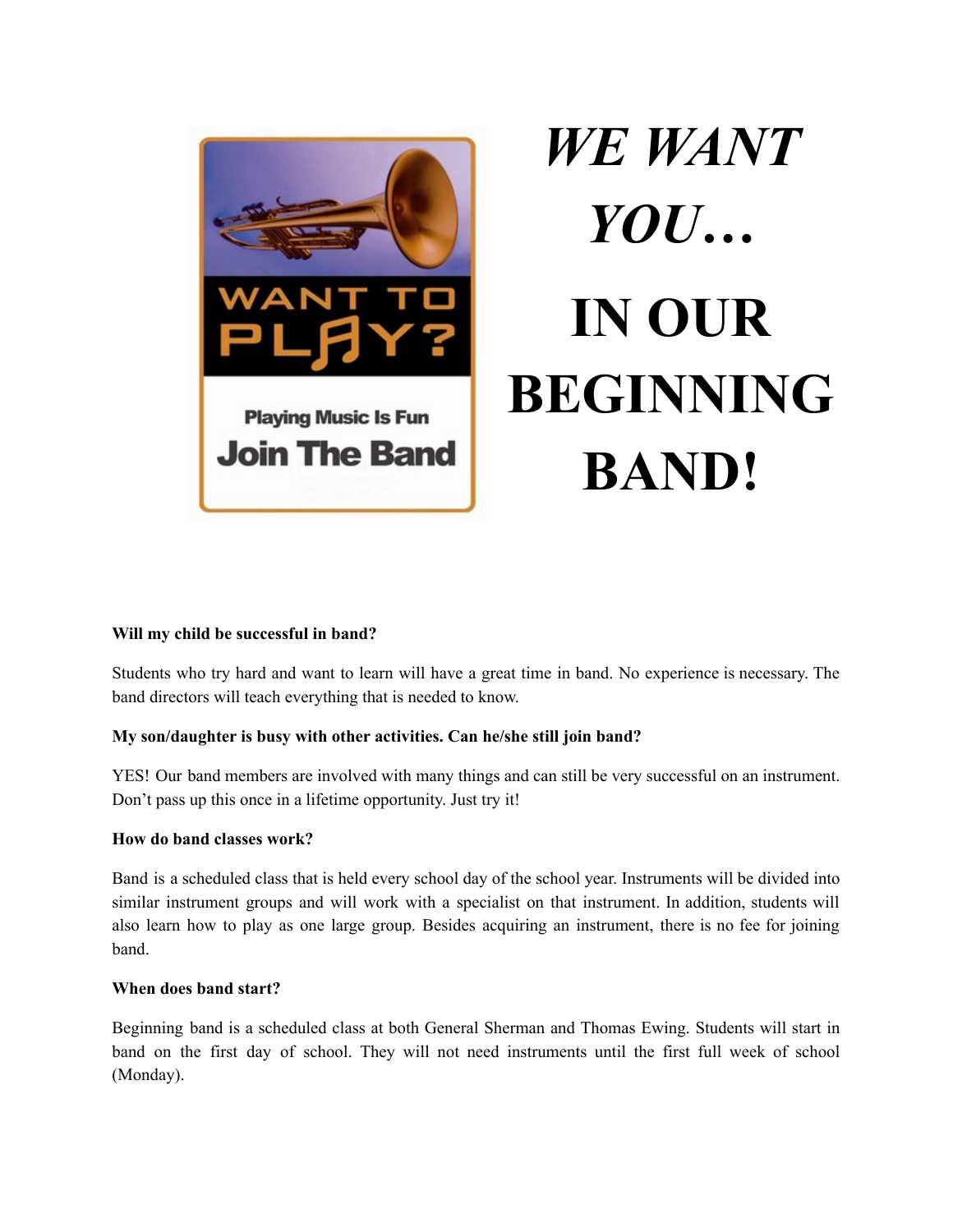#### **How do we select an instrument?**

Your son or daughter recently had the opportunity to observe several instruments in an informal setting. This took place during the school day during the band recruitment assembly.

The official dates to select an instrument will take place on the following dates in the Lancaster High School band room. Families must only attend one of these dates.

#### **Saturday, March 5 from 10AM-1PM**

#### **Tuesday, March 8 from 5-8PM**

#### **Tuesday, March 15 from 5-8PM**

If you cannot attend one of these days and times, please contact one of the band directors.

All of the beginning band instruments will be available to try on these days. *The band directors want to help you make a good decision!* During this time, students will have the chance to try as many instruments as they want. Afterwards, the students, parents, and a director will discuss the best option and together choose an instrument.

#### **We have an instrument at home. Can we use it?**

We hope that you can, but first we need to make sure it is the *right choice for your child* and that it is in *good working order*. If this is one of the recommended instrument choices for your child, your next step would be take it to a music store to have its condition reviewed. This should be done before the first day of school. Repairs may take a week or more.

#### **How do I get more information?**

Any of the band directors will be glad to speak with you. Email is the best option. If you would prefer to call, please leave a voicemail at 740-681-7523 and one of the directors will get back with you. You can also find additional information on the band website: [www.LancasterBands.com/JoinBand](http://www.lancasterbands.com/JoinBand)

**Jared Smith (***Woodwinds***)** j\_smith@lcsschools.net

**Bruce Gerken (***Percussion***)** b\_gerken@lcsschools.net

**David Bode (***Brass***)** d\_bode@lcsschools.net

**Ben Factor (***LHS Band Director***)** b\_factor@lcsschools.net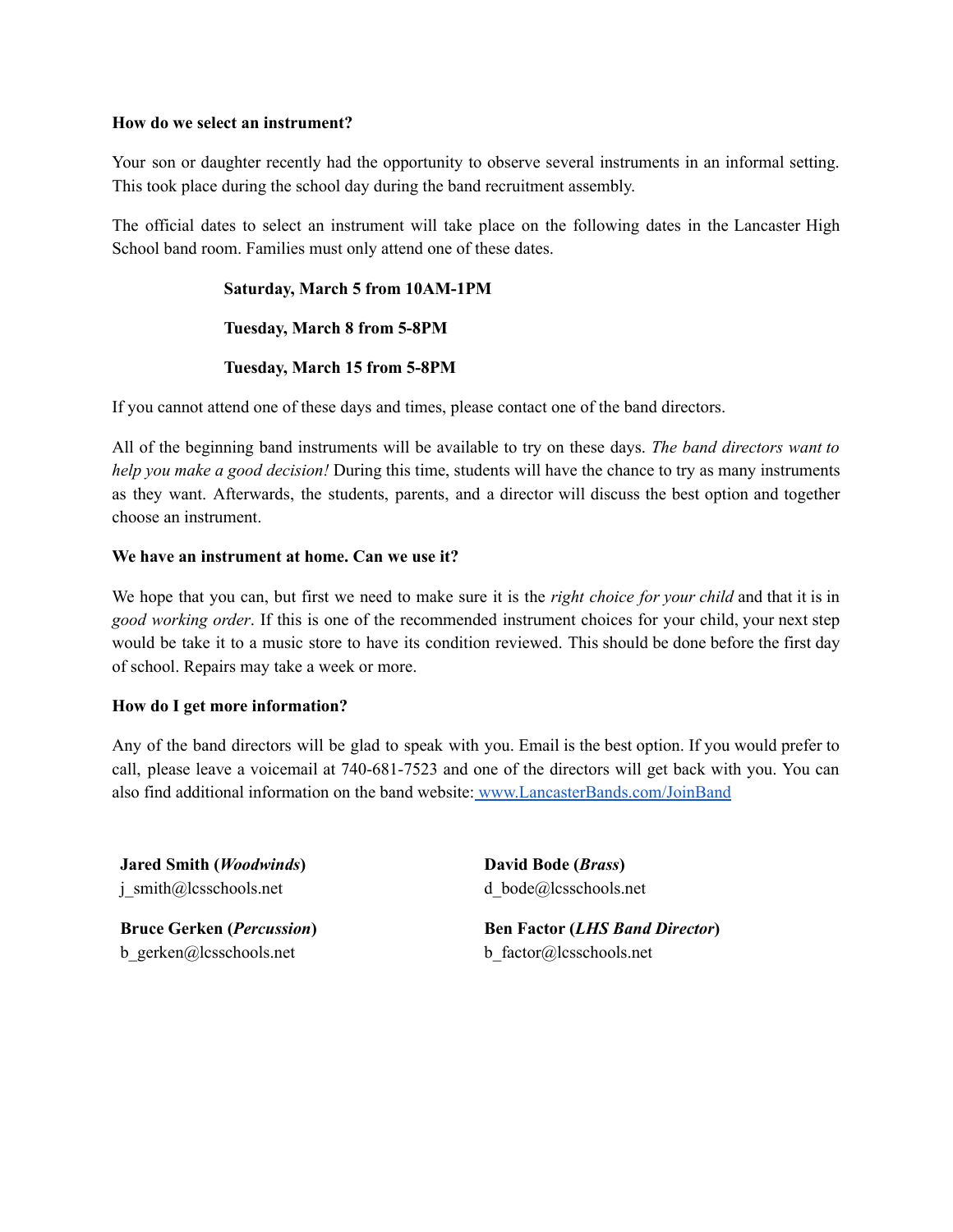

### **What's the Best Way to Pick a Band Instrument?**

- 1. Get to know all of the instrument options. Listen to recordings of each instrument so you know what each sounds like. Listen to as many recordings as you can find! Listen to solos, small groups, bands, and orchestras. Make a ranked list of the instruments. Which do you like the best? Which do you like the least? Come to your *Instrument Selection Day* appointment knowing what your top choices are.
- 2. When you come for *Instrument Selection Day,* you will get a chance to try as many instruments as you want. We ask everyone to try at least two. You will get an opportunity to find out which instruments are the best fit for you. Not everyone has an easy time getting a sound on each instrument. Choosing an instrument that you can easily get a good sound on can help you get a great start.
- 3. For a band to sound good, we need a certain number of students on each instrument. If we have too many or not enough on certain instruments, the band will not sound great. When deciding what to play, the band directors will tell you what we need. You can help the band sound great by choosing an instrument we need. We need fantastic students on all instruments!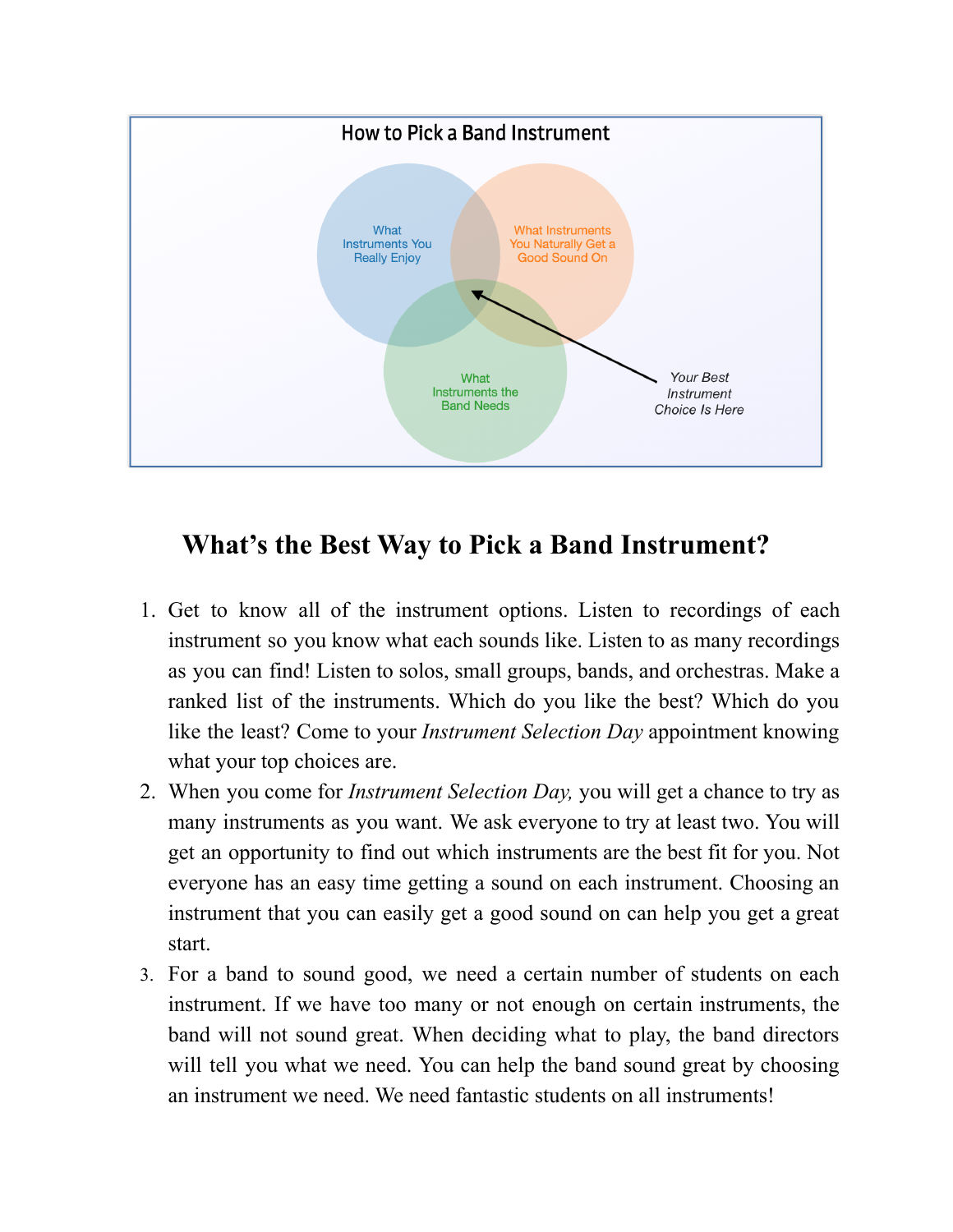After hearing about the instruments at our school assembly, I am most interested in (circle at least two favorites that you would like to try):



At the *Instrument Selection Day* appointment, we ask all students to try at least two instruments, but students may try more than two if they would like.